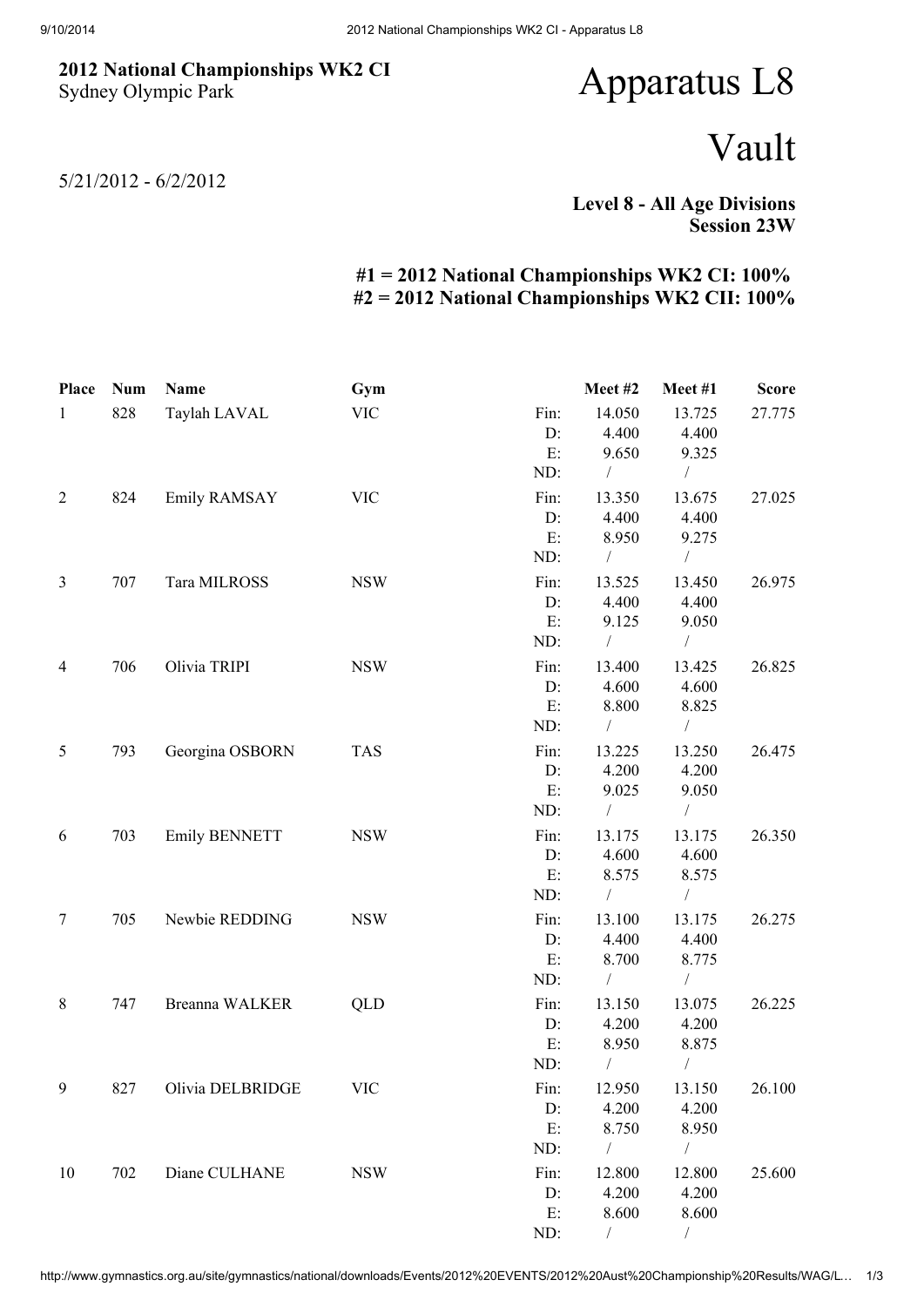| 9/10/2014 |     |                   |            | 2012 National Championships WK2 CI - Apparatus L8 |                        |                         |        |
|-----------|-----|-------------------|------------|---------------------------------------------------|------------------------|-------------------------|--------|
| 11        | 867 | Alisha BATES      | <b>WA</b>  | Fin:<br>D:                                        | 12.825<br>4.200        | 12.725<br>4.200         | 25.550 |
|           |     |                   |            | E:<br>ND:                                         | 8.625<br>$\sqrt{2}$    | 8.525<br>$\sqrt{2}$     |        |
| 12T       | 704 | Katalin EGLESZ    | <b>NSW</b> | Fin:                                              | 13.025                 | 12.475                  | 25.500 |
|           |     |                   |            | D:                                                | 4.600                  | 4.200                   |        |
|           |     |                   |            | E:                                                | 8.425                  | 8.275                   |        |
|           |     |                   |            | ND:                                               | $\frac{1}{2}$          | $\sqrt{2}$              |        |
| 12T       | 868 | Annabel RIDLEY    | <b>WA</b>  | Fin:                                              | 12.650                 | 12.850                  | 25.500 |
|           |     |                   |            | D:                                                | 4.200                  | 4.200                   |        |
|           |     |                   |            | E:<br>ND:                                         | 8.450<br>$\frac{1}{2}$ | 8.650<br>$\overline{ }$ |        |
|           |     |                   |            |                                                   |                        |                         |        |
| 14        | 745 | Ali KAY           | QLD        | Fin:<br>D:                                        | 12.100<br>4.400        | 13.300<br>4.400         | 25.400 |
|           |     |                   |            | E:                                                | 7.700                  | 8.900                   |        |
|           |     |                   |            | ND:                                               | $\sqrt{2}$             | $\frac{1}{2}$           |        |
| 15        | 746 | Alina AITKEN      | <b>QLD</b> | Fin:                                              | 12.525                 | 12.850                  | 25.375 |
|           |     |                   |            | D:                                                | 4.200                  | 4.200                   |        |
|           |     |                   |            | E:                                                | 8.325                  | 8.650                   |        |
|           |     |                   |            | ND:                                               | $\bigg $               | $\frac{1}{2}$           |        |
| 16        | 749 | Lauren TAM        | QLD        | Fin:                                              | 12.575                 | 12.700                  | 25.275 |
|           |     |                   |            | D:                                                | 4.200                  | 4.200                   |        |
|           |     |                   |            | E:                                                | 8.375                  | 8.500                   |        |
|           |     |                   |            | ND:                                               | $\sqrt{2}$             | $\sqrt{2}$              |        |
| 17        | 664 | Jaidyn METCALFE   | <b>ACT</b> | Fin:<br>D:                                        | 12.475<br>4.400        | 12.775<br>4.400         | 25.250 |
|           |     |                   |            | E:                                                | 8.075                  | 8.375                   |        |
|           |     |                   |            | ND:                                               | $\sqrt{2}$             | $\sqrt{2}$              |        |
| 18        | 825 | Karina SCHILLER   | <b>VIC</b> | Fin:                                              | 12.425                 | 12.800                  | 25.225 |
|           |     |                   |            | D:                                                | 4.000                  | 4.200                   |        |
|           |     |                   |            | E:                                                | 8.425                  | 8.600                   |        |
|           |     |                   |            | ND:                                               | $\sqrt{2}$             | $\overline{1}$          |        |
| 19T       | 871 | Rachal CAMILLERI  | <b>WA</b>  | Fin:                                              | 12.400                 | 12.800                  | 25.200 |
|           |     |                   |            | D:                                                | 4.200                  | 4.200                   |        |
|           |     |                   |            | E:                                                | 8.200<br>$\sqrt{2}$    | 8.600<br>$\sqrt{2}$     |        |
|           |     |                   |            | ND:                                               |                        |                         |        |
| 19T       | 869 | Kim TRAN          | <b>WA</b>  | Fin:<br>D:                                        | 12.475<br>4.200        | 12.725<br>4.200         | 25.200 |
|           |     |                   |            | E:                                                | 8.275                  | 8.525                   |        |
|           |     |                   |            | ND:                                               | $\sqrt{2}$             | $\sqrt{2}$              |        |
| 21        | 748 | Hannah COTTLE     | QLD        | Fin:                                              | 12.600                 | 12.575                  | 25.175 |
|           |     |                   |            | D:                                                | 4.200                  | 4.200                   |        |
|           |     |                   |            | E:                                                | 8.400                  | 8.375                   |        |
|           |     |                   |            | ND:                                               | $\bigg $               | $\sqrt{2}$              |        |
| 22        | 750 | Rachael ARMSTRONG | QLD        | Fin:                                              | 12.500                 | 12.650                  | 25.150 |
|           |     |                   |            | D:                                                | 4.400                  | 4.400                   |        |
|           |     |                   |            | E:                                                | 8.100                  | 8.250                   |        |
|           |     |                   |            | ND:                                               | $\frac{1}{2}$          | $\overline{ }$          |        |
| 23        | 782 | Lucy PAGE         | <b>SA</b>  | Fin:<br>D:                                        | 12.375<br>4.200        | 12.725<br>4.200         | 25.100 |
|           |     |                   |            | E:                                                | 8.175                  | 8.525                   |        |
|           |     |                   |            | ND:                                               | $\sqrt{2}$             | $\sqrt{2}$              |        |
| 24        | 870 | Molly MAHONEY     | <b>WA</b>  | Fin:                                              | 12.425                 | 12.650                  | 25.075 |
|           |     |                   |            | D:                                                | 4.200                  | 4.200                   |        |
|           |     |                   |            | E:                                                | 8.225                  | 8.450                   |        |
|           |     |                   |            | ND:                                               |                        | $\sqrt{2}$              |        |